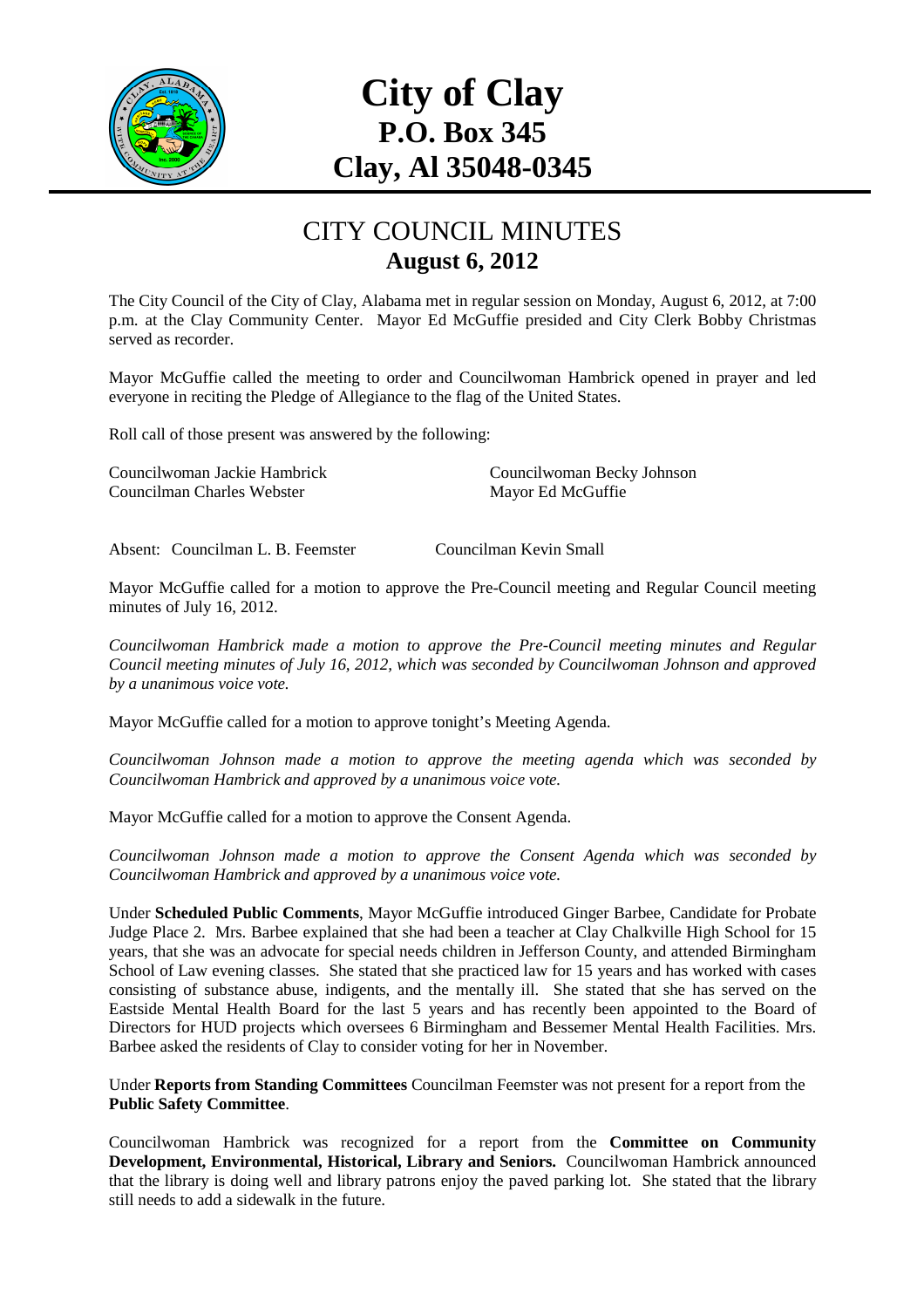

## **CITY OF CLAY CITY COUNCIL MINUTES August 6, 2012**

Under **Committee on Annexation, Business, Census, Planning & Zoning and Schools**, Councilwoman Johnson reported that Pee Wee's Pawn Shop is interested in opening a pawn shop in Clay.

*Councilwoman Johnson made a motion to hold a Public Hearing at the next City Council meeting to amend the Business License Ordinance to remove Pawn Shops from Schedule "H" and assign it a new schedule titled "AD" and set the fee at that time. The motion was seconded by Councilman Webster and approved by a unanimous voice vote.* 

Councilwoman Johnson stated that schools are getting ready to reopen for the 2012-2013 school year.

*Councilwoman Johnson made a motion to donate \$5,000.00 to Clay Elementary School and to donate \$5,000.00 to Clay Chalkville Middle School to assist the schools, which was seconded by Councilman Webster and approved by a unanimous voice vote*.

Councilwoman Johnson called on City Clerk Bobby Christmas to read a list of homes listed by the abatement board for abatement.

*Councilwoman Johnson made a motion for a resolution for the abatement of abandoned houses to be demolished at the locations read aloud by Bobby Christmas, which was seconded by Councilman Webster and approved by a unanimous voice vote.* 

Councilwoman Johnson stated that all of the homeowners have been contacted about abatement and further once the Resolution has been passed only the City Council can vote to stop the abatement.

Councilwoman Johnson announced that the Clay Pinson Chamber of Commerce will host a candidate forum on August 21 at the Grayson Valley Country Club. Councilwoman Johnson then introduced Erica and Preston Neel who represent Pee Wee's Pawn Shop.

Councilwoman Johnson then introduced Miss Skylar Wallace and presented her with a Certificate of Excellence for her musical accomplishments.

Under **Committee on Building Inspections, Sanitation, Streets and Utilities** Councilman Small had a family medical emergency and he was not present to give a report.

Councilman Webster was recognized for a report from the **Committee on Parks and Recreation**. He discussed the need to dispose of trees at the ball park.

*Councilman Webster made a motion to put together a bid request for chipping the remaining vegetative tornado debris at the ball park. The motion was seconded by Councilwoman Hambrick and approved by a unanimous voice vote.* 

*Councilman Webster made a motion to put together a bid request for the installation of the splash pad, which was seconded by Councilwoman Johnson and approved by a unanimous voice vote.* 

Councilman Webster stated that grass carp have been delivered to Cosby Lake and that these fish should help keep the lake clean. He stated that the practice field is very nice now that the sod is installed.

Under **Reading of Petitions, Applications, Complaints, Appeals, Communications, etc**. there was nothing to report.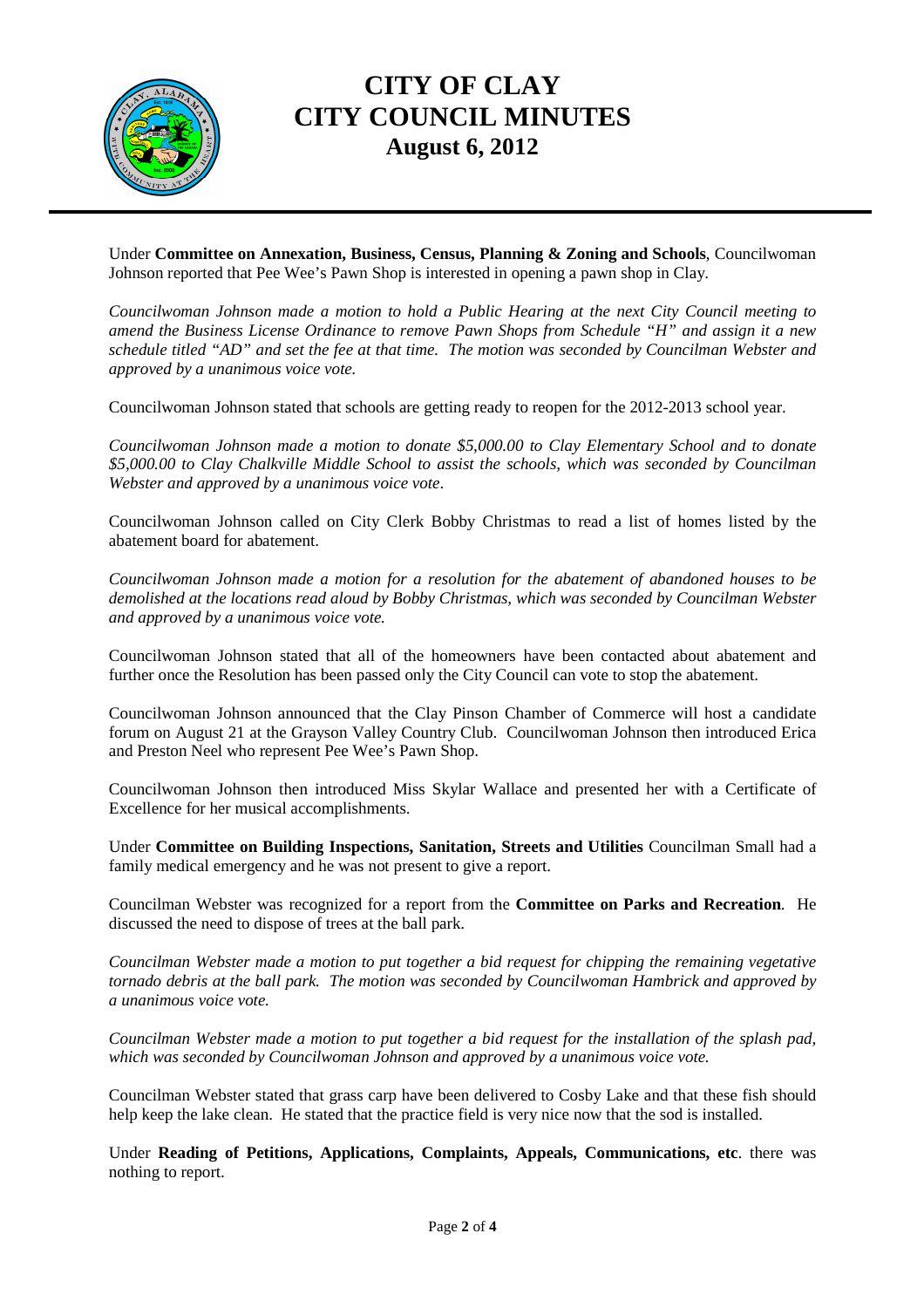

## **CITY OF CLAY CITY COUNCIL MINUTES August 6, 2012**

Under the **City Clerk's Report**, City Clerk Bobby Christmas reported the account balances in the 4 & 5 Cent Gasoline Fund =  $$67,474.91$ ; 7 Cent Gasoline Fund =  $$146,863.72$ ; Capital Improvement Fund = \$62,581.53; Contractors Bond = \$43,375.76; General Fund = \$454,520.62; Library Fund = \$6,572.86; and Senior Citizens Fund  $= $4.044.83$ .

Under **Resolutions, Ordinances, Orders and Other Business** Mayor McGuffie called for a motion to enter into unanimous consent.

*Councilwoman Hambrick made a motion to suspend the regular rules of order and enter into unanimous consent which was seconded by Councilwoman Johnson*.

The motion was put before the council and a roll call vote was conducted with the results as follows:

Yeas: Councilmembers Hambrick, Johnson, Webster, and Mayor McGuffie.

Nays: None.

Mayor McGuffie introduced Resolution 2012 – 14, A Resolution Issuing a Certificate of Election for City Council – Place 2, which was read by City Clerk Bobby Christmas.

*Councilwoman Johnson made a motion to approve Resolution 2012-14 which was seconded by Councilman Webster.* 

The motion was put before the council and a roll call vote was conducted with the results as follows:

Yeas: Councilmembers Hambrick, Johnson, Webster, and Mayor McGuffie.

Nays: None.

Mayor McGuffie introduced Resolution 2012 – 15, A Resolution Issuing a Certificate of Election for City Council – Place 4, which was read by City Clerk Bobby Christmas.

*Councilwoman Johnson made a motion to approve Resolution 2012-15 which was seconded by Councilwoman Hambrick.* 

The motion was put before the council and a roll call vote was conducted with the results as follows:

Yeas: Councilmembers Hambrick, Johnson, Webster, and Mayor McGuffie.

Nays: None.

Mayor McGuffie introduced Resolution 2012 – 16, A Resolution Appointing Election Officials, which was read by City Clerk Bobby Christmas.

*Councilwoman Johnson made a motion to approve Resolution 2012-16 which was seconded by Councilman Webster.* 

The motion was put before the council and a roll call vote was conducted with the results as follows:

Yeas: Councilmembers Hambrick, Johnson, Webster, and Mayor McGuffie.

Nays: None.